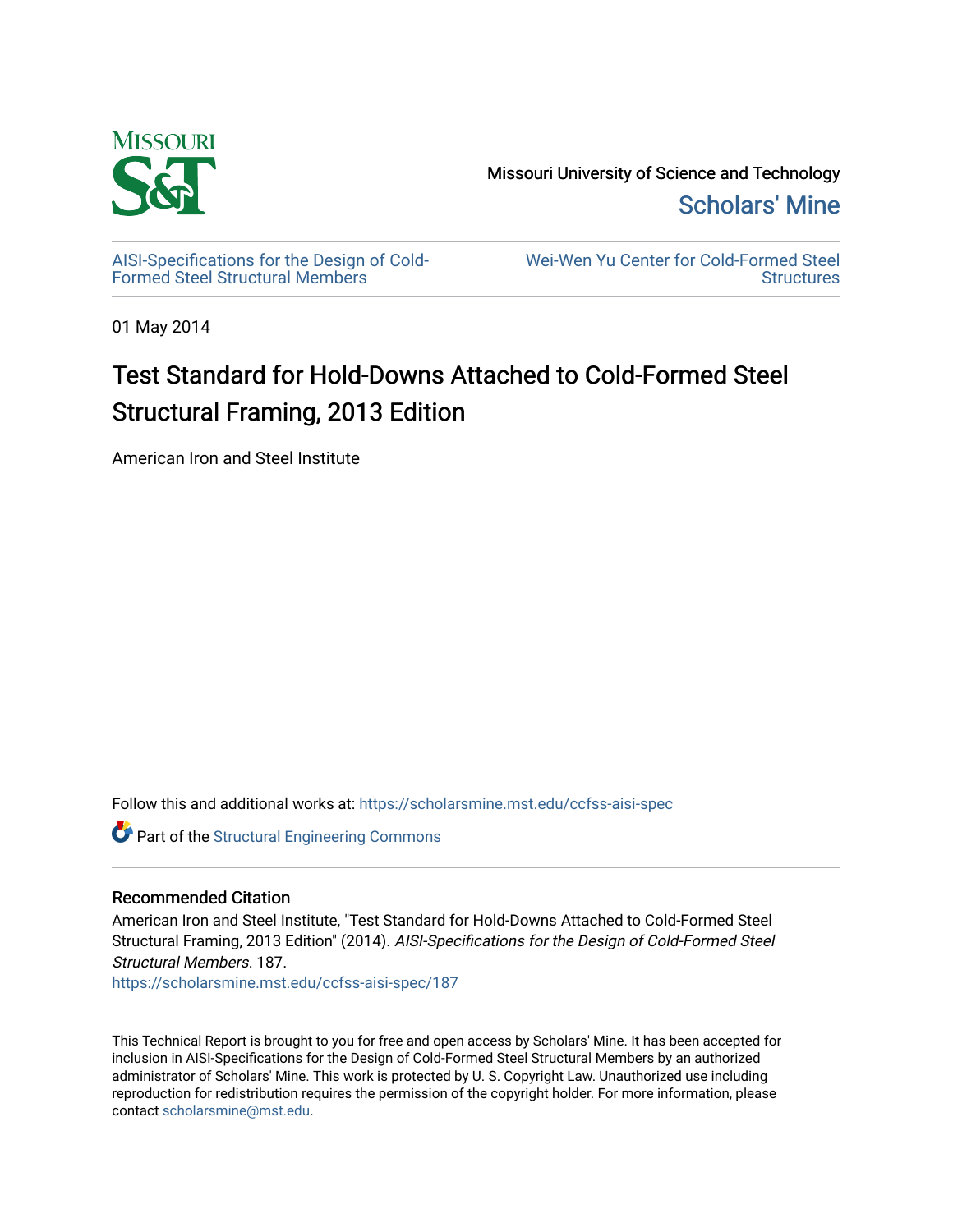

AISI S913-13



# AISI STANDARD

# Test Standard for Hold-Downs Attached to Cold-Formed Steel Structural Framing

2013Edition

Approved by the AISI Committee on Specifications for the Design of Cold-Formed Steel Structural Members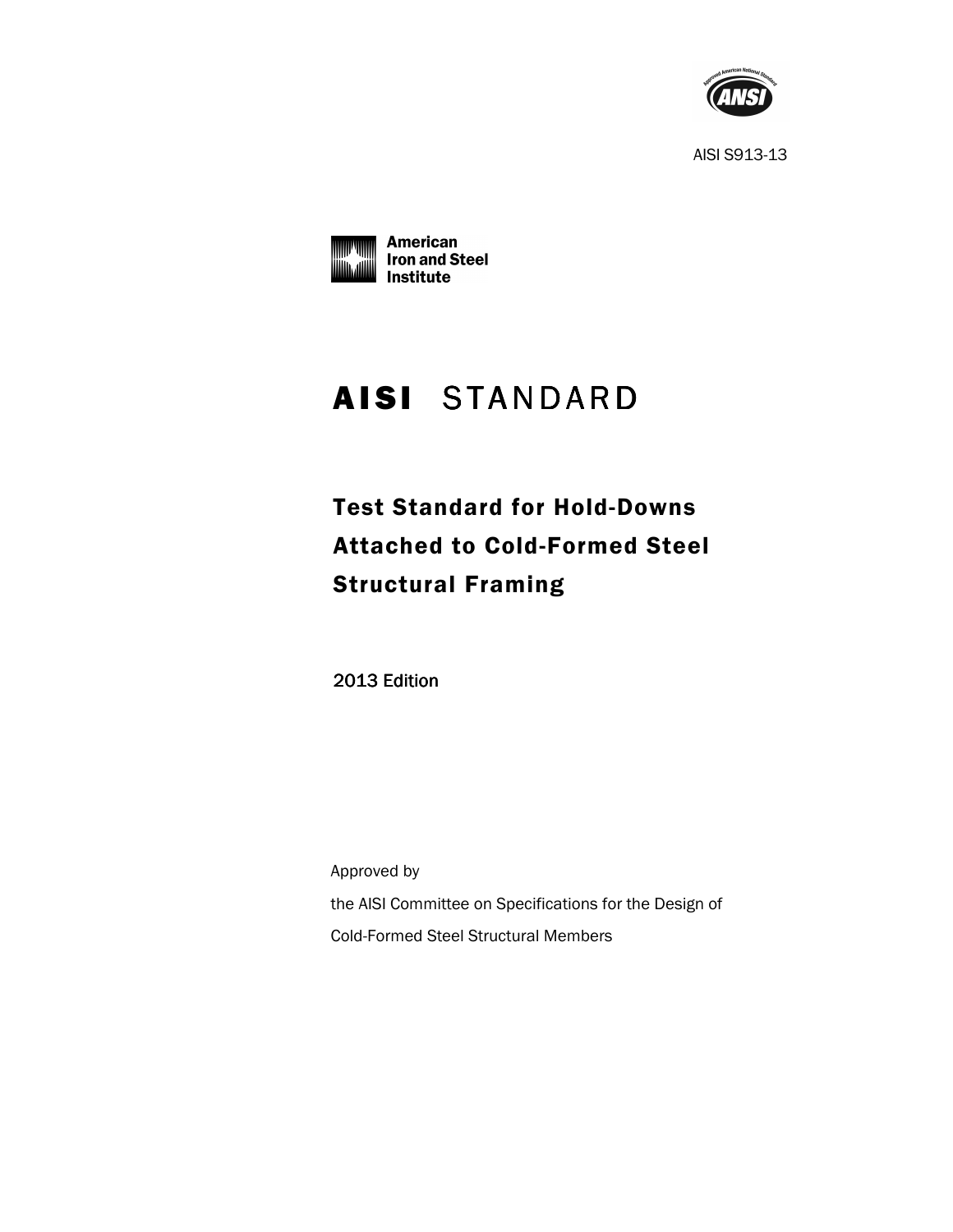The material contained herein has been developed by the American Iron and Steel Institute (AISI) Committee on Specifications for the Design of Cold-Formed Steel Structural Members. The organization and the Committee have made a diligent effort to present accurate, reliable, and useful information on testing of cold-formed steel members, components or structures. The Committee acknowledges and is grateful for the contributions of the numerous researchers, engineers, and others who have contributed to the body of knowledge on the subject. With anticipated improvements in understanding of the behavior of cold-formed steel and the continuing development of new technology, this material will become dated. It is anticipated that future editions of this test procedure will update this material as new information becomes available, but this cannot be guaranteed.

The materials set forth herein are for general information only. They are not a substitute for competent professional advice. Application of this information to a specific project should be reviewed by a registered professional engineer. Indeed, in most jurisdictions, such review is required by law. Anyone making use of the information set forth herein does so at their own risk and assumes any and all resulting liability arising therefrom.

1st Printing – May 2014

Produced by American Iron and Steel Institute

Copyright American Iron and Steel Institute 2014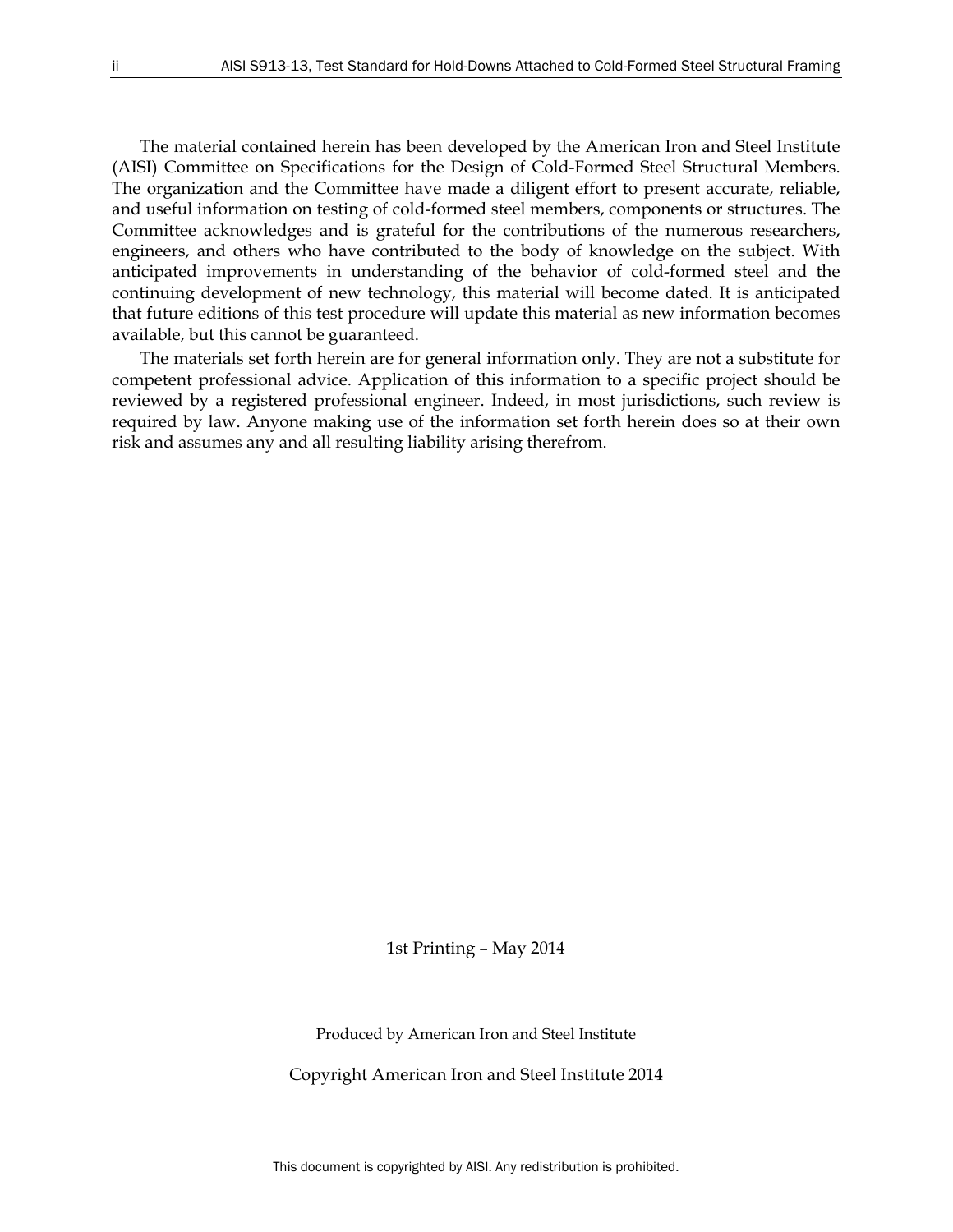## PREFACE

The American Iron and Steel Institute Committee on Specifications developed this standard to provide methodology to determine both the strength and deformation behavior of holddowns used in cold-formed steel light-frame construction.

The Committee acknowledges and is grateful for the contribution of the numerous engineers, researchers, producers and others who have contributed to the body of knowledge on this subject.

User Notes and Commentary are non-mandatory and copyrightable portions of this standard.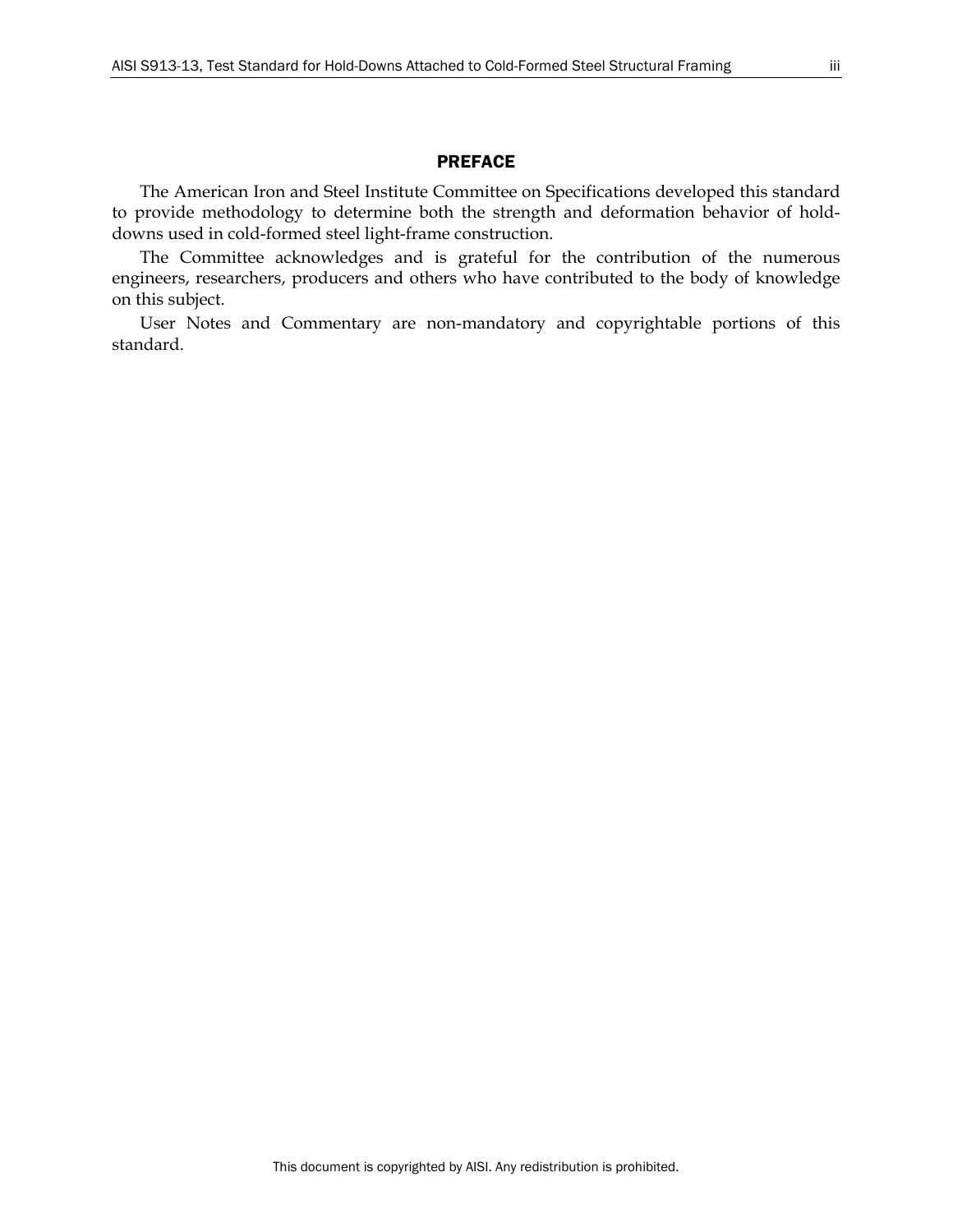This page is intentionally left blank.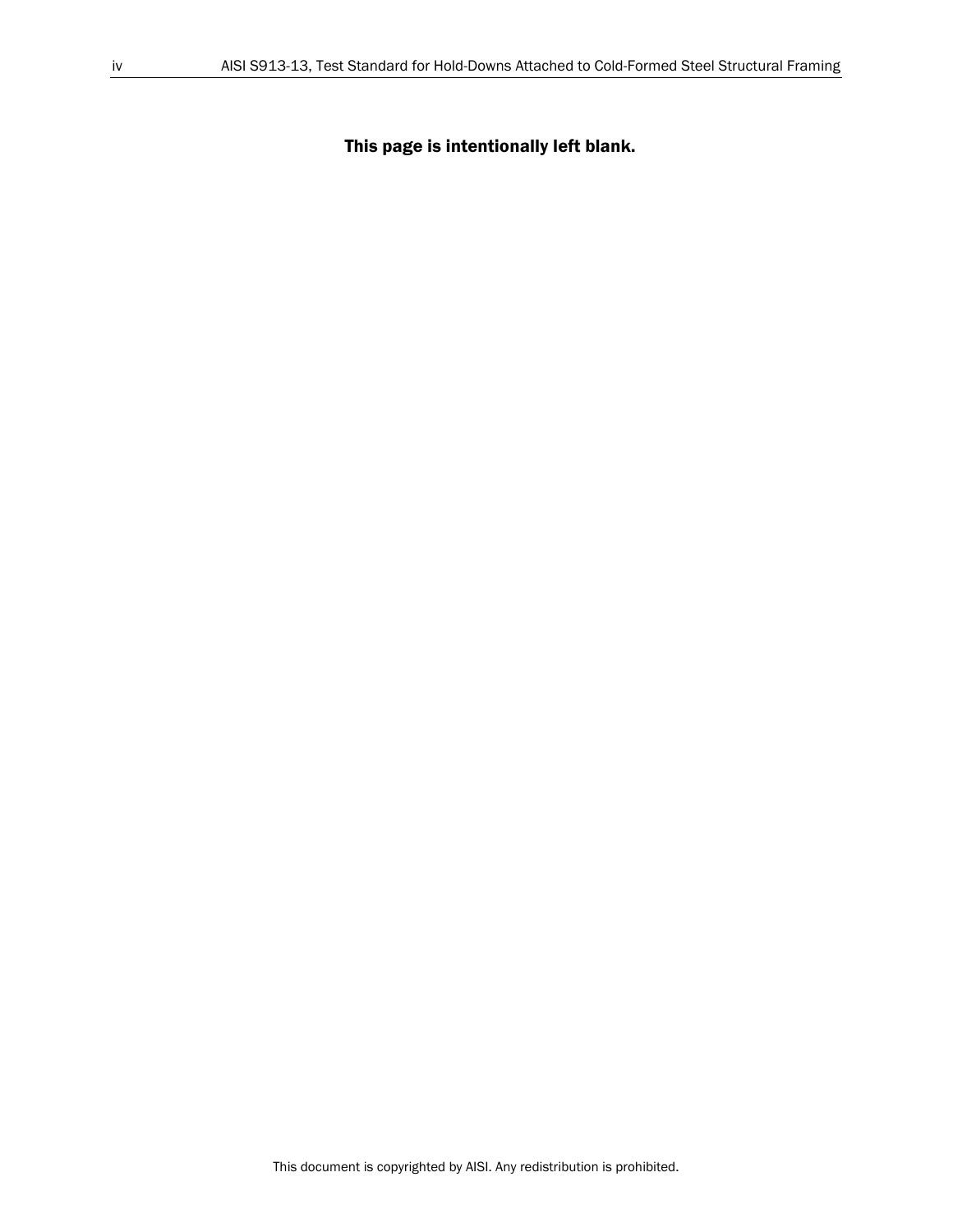# AISI S913-13

## Test Standard for Hold-Downs Attached to Cold-Formed Steel Structural Framing

## 1. Scope

**1.1** This standard provides methodology to determine both the strength and deformation behavior of hold-downs used in cold-formed steel light-frame construction.

## User Note:

- This Standard is specifically applicable to hold-down devices as employed in lateral load resisting shear walls. If the Standard is used for other applications, the engineer of record or the test agency must define the applicable limits as required in Section 10.1.2 and 10.1.3.
- Illustrated in Figure 1 are some typical hold-downs, but there are many other configurations.



Figure 1 - Typical Hold-Down Assemblies

**1.2** The strength of hold-downs is determined by testing a hold-down device using a steel fixture (Section 8.2) or by testing a hold-down assembly in accordance with this Standard.

**1.3** The deformation of hold-downs is determined by testing a hold-down assembly (Section 8.3) in accordance with this Standard.

**1.4** This Standard applies to hold-downs attached to the cold-formed steel structural framing by use of welds or *fasteners* and to the supporting structure using anchor  $\text{bolt}(s)/\text{rod}(s)$ .

**1.5** This standard consists of Sections 1 through 11 inclusive.

## 2. Referenced Documents

The following documents or portions thereof are referenced within this Standard and shall be considered as part of the requirements of this document:

- a. American Iron and Steel Institute (AISI), Washington, DC:
	- AISI S100-12, *North American Specification for the Design of Cold-Formed Steel Structural Members*
- b. ASTM International (ASTM), West Conshohocken, PA: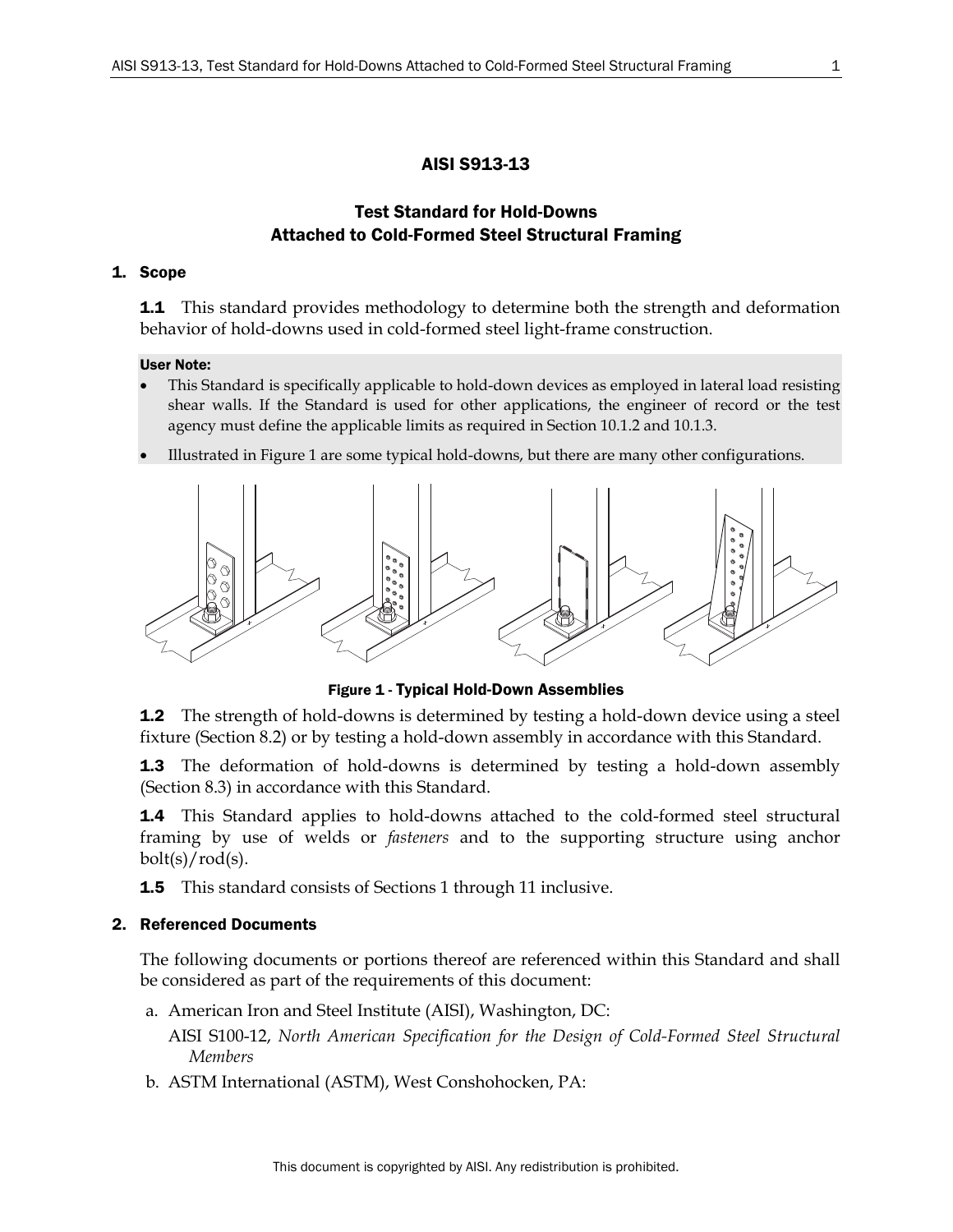ASTM A370-12a, *Standard Test Methods and Definitions for Mechanical Testing of Steel Products* ASTM E6-09be1, *Standard Terminology Relating to Methods of Mechanical Testing*

IEEE/ASTM-SI10-10, *American National Standard for Metric Practice*

## 3. Terminology

Where the following terms appear in this Standard, they shall have the meaning as defined herein. Terms not defined in Section 3 of this Standard, AISI S100 or ASTM E6 shall have the ordinary accepted meaning for the context for which they are intended.

*Connection*. Combination of structural elements and joints used to transmit forces between two or more members.

*Fastener*. Bolts, screws, power-driven pins or nails, clinches, or other mechanical *fasteners*.

*Hold-Down.* Device used to resist uplift of the chords of shear walls, uplift on cold-formed steel members resisting uplift, or lateral loads for wall anchorage.

*Hold-Down Device.* See *hold-down*.

*Hold-Down Assembly.* Assembly consisting of the following components: (1) a *hold-down device*, (2) an anchor bolt/rod(s) attached to the seat of the device, (3) cold-formed steel member(s) having specified dimensions and properties, (4) *fasteners* or welds used to attach the *hold-down device* to the cold-formed steel member(s), and, if applicable, (5) bearing plates or washers used to enhance the performance of the *hold-down assembly*.

## 4. Units of Symbols and Terms

Any compatible system of measurement units is permitted to be used in this Standard, except where explicitly stated otherwise. The unit systems considered in this Standard shall include U.S. customary units (force in kips and length in inches) and SI units (force in Newtons and length in millimeters).

## 5. Precision

**5.1** Loads shall be recorded to a precision of one percent of the anticipated ultimate load during application of test loads.

**5.2** Deflections shall be recorded to a precision of 0.001 in. (0.025 mm).

## 6. Test Fixture

The test fixture shall consist of either:

- (a) A hydraulic or screw-operated testing machine capable of operating at a constant rate of motion of the movable crosshead or a constant rate of loading, and a calibrated force-measuring device, or
- (b) A hydraulic cylinder with a steel fixture, and a calibrated load cell.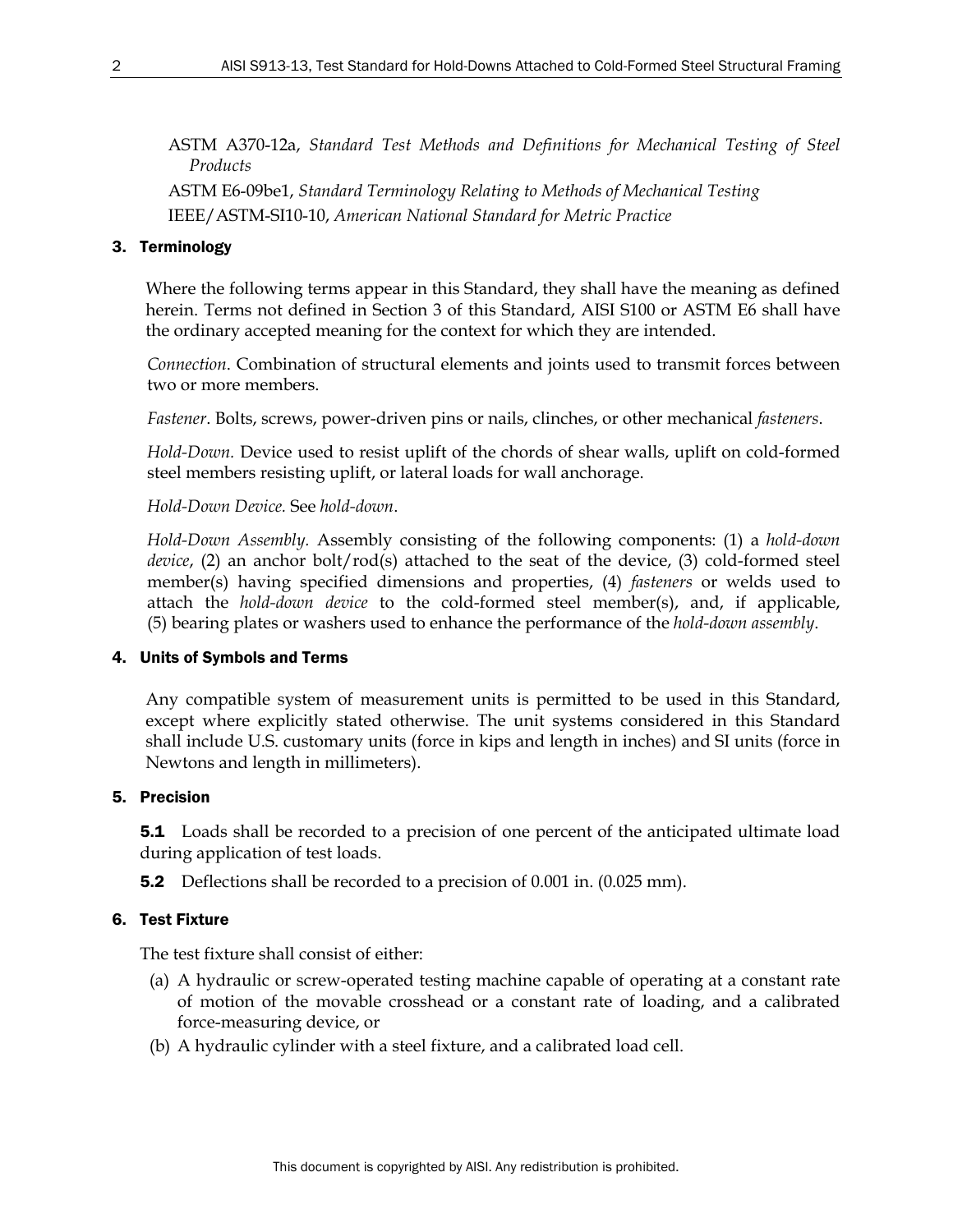#### User Note:

It is recommended that ASTM E4-10, *Standard Practices for Force Verification of Testing Machines*, be used as applicable.

#### 7. Test Specimen

7.1 The test specimen shall consist of the tested *hold-down device* and, in the case of the *hold-down assembly* test, the *fasteners* used to connect the *hold-down device* to the cold-formed steel member(s) specified for use with the *hold-down device*.

**7.2** The number of specimens tested shall comply with the requirements of Section F1 of AISI S100.

7.3 The steel properties of the tested *hold-down device*, including yield stress, tensile strength, percent elongation, and uncoated base steel thickness shall be determined. Standard tensile tests of the steel from which the *hold-down device* was produced shall be conducted in accordance with ASTM A370 and Section F1.1(d) of AISI S100.

7.4 *Fasteners* used in *hold-down assembly* testing shall be selected from one manufacturer's lot at random and installed in a manner that is representative of field conditions.

**7.5** Welding, clinching or other fastening techniques are permitted in a manner that is representative of field conditions.

#### 8. Test Setup

#### 8.1 General

8.1.1 *Hold-down devices* and *assemblies* shall be tested individually in such a manner to simulate the essential function of the *hold-down device* or *assembly*. Test loads shall be applied with reference to the intended end-use application of the hold-down device or assembly.

8.1.2 The anchor bolt/rod, which is attached to the seat of the *hold-down device*, shall be fastened to the test apparatus in such a manner that the *connection* to the test bed does not affect the test results. Additionally, the anchor bolt/rod shall be installed through the hole in the bearing seat of the *hold-down device* and attached to the device with a nut and washer in accordance with the end-use application as prescribed by the manufacturer's installation instructions.

8.1.3 When testing a bolted *hold-down device* or *assembly*, the nuts used with the bolts to the steel fixture or cold-formed steel member(s) shall only be snug tight, to remove the effects of clamping, unless a torque is specified in the end use.

## 8.2 Hold-Down Device Test Using a Steel Fixture (Figure 2)

8.2.1 For tension load testing, the anchor bolt/rod shall have a minimum length of 1.0 in. (25.4 mm), measured from the seat of the *hold-down device* to the test bed (See Figure 2(a)). Alternatively, the *hold-down device* is permitted to be installed directly (e.g., flush) on the test bed if this is consistent with the manufacturer's installation instructions (See Figure 2(b)).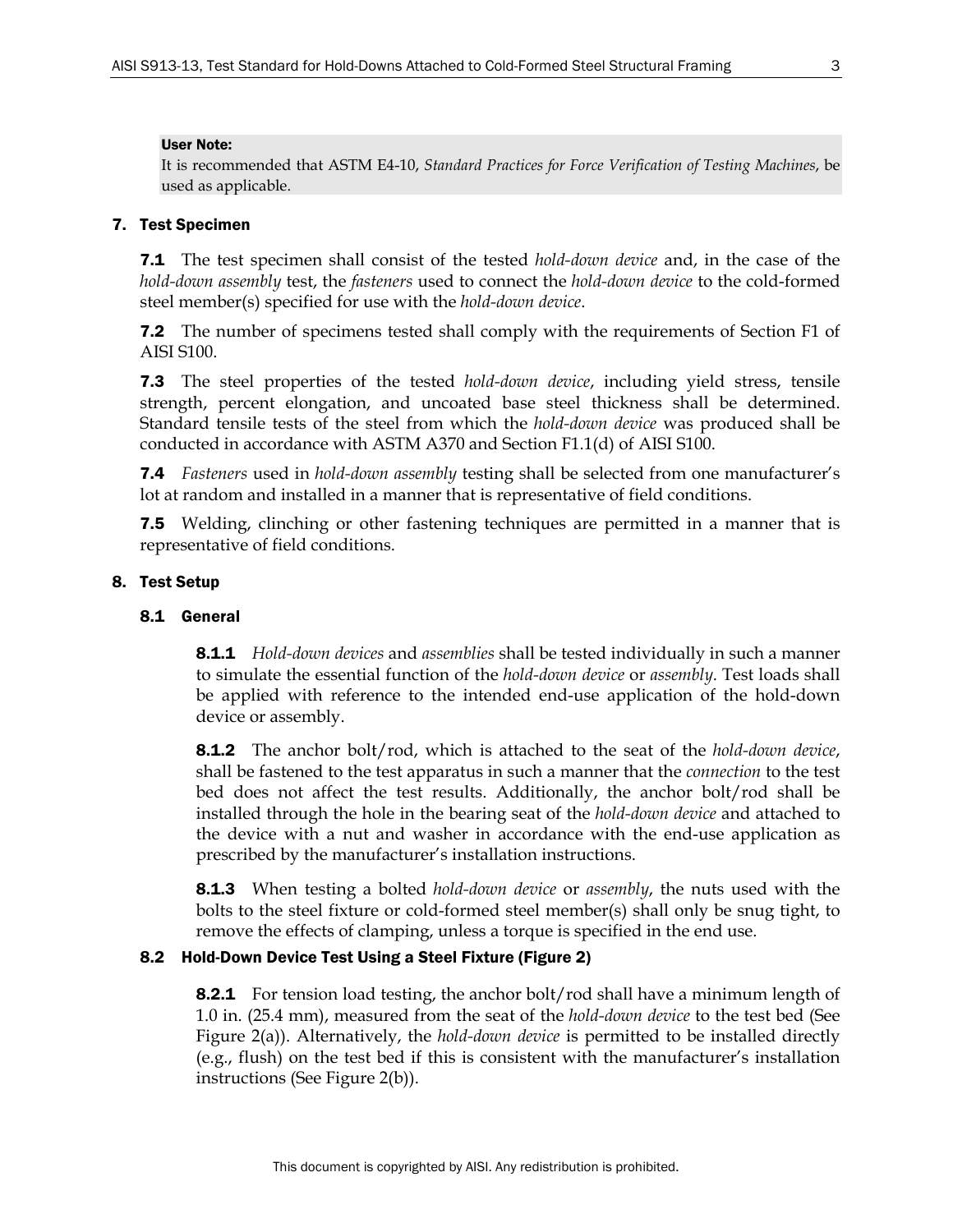8.2.2 To minimize friction forces between the *hold-down device* and the steel fixture, a low friction material such as Teflon<sup>®</sup> or polyethylene shall be inserted between the device and steel fixture before load testing.

**8.2.3** Bolt(s), used to attach the device to the steel fixture, is permitted to be higher strength than specified for intended use with no load reduction to preclude failure prior to *hold-down device* failure; however, the dimensions of bolt(s) diameter, nut, and washer, if used, shall be in accordance with the end-use application and the manufacturer's installation instructions.

**8.2.4** Anchor bolt(s)/rod(s) is permitted to be higher strength than specified for intended use with no load reduction to preclude failure prior to *hold-down device* failure; however, the anchor bolt(s)/rod(s) diameter and the nut dimensions shall be in accordance with the end-use application and manufacturer's installation instructions. For optional compression testing, the nut and washer dimensions shall be in accordance with the end-use application and the manufacturer's installation instructions.

8.2.5 For optional compression load testing with the *hold-down device* in the raised setting condition (See Figure 2(a)), the maximum unbraced length of the test anchor bolt/rod(s) intended for use with the *hold-down device* shall be as specified by the *hold-down* manufacturer. For the *hold-down device* in the raised setting condition (Figure 3(a)), a minimum of a 1.0 in. (25.4 mm) gap shall be provided between the *hold-down device* and the test bed.

#### User Note:

The unbraced length of the anchor bolt/rod may be taken as the distance between the nut below the *hold-down* and the nut above the test bed that is installed for the compression test.

8.2.6 When testing a *hold-down device* on a steel fixture, the deflection measurement device shall measure the relative movement between the *hold-down device* and the steel test fixture. Displacement shall be measured between the top of the anchor bolt/rod attached at the seat of the device and a fixed reference point on the steel fixture just above the device (See Figure 2).

**8.2.7** An additional force measurement device shall be used to measure the anchor bolt force when the *hold-down device* is installed directly (i.e., flush) on the test bed.

#### Commentary:

*Hold-down devices* installed directly (i.e., flush) on a rigid base such as the test bed or a concrete foundation are subject to prying action. Depending on the configuration of the *holddown*, the anchor bolt force may be indeterminate.

**8.2.8** Low friction material is permitted to be placed at the top and bottom of the *hold-down device* or steel fixture to resist horizontal forces that may be a result of eccentricities in the test setup.

#### 8.3 Hold-Down Assembly Test (Figure 3)

8.3.1 The *hold-down assembly* test setup shall consist of the cold-formed steel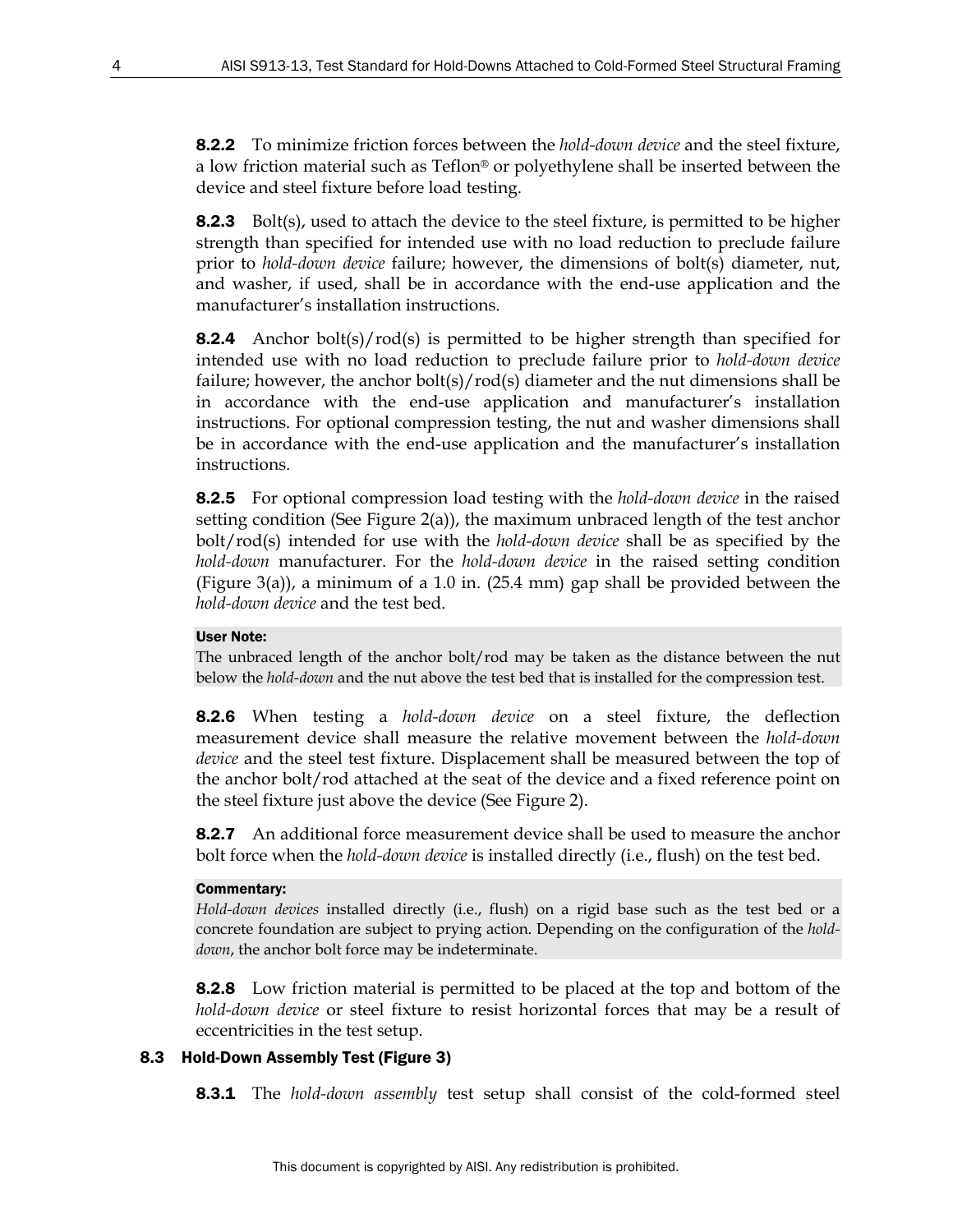member(s) specified for use with the *hold-down device*; welds or *fasteners* specified for attaching the device to the cold-formed steel member(s); and, for tension load testing, an anchor bolt/rod having a minimum length of 1.0 inch (25.4 mm), measured from the seat of the *hold-down device* to the test bed (see Figure 3(a)). Alternatively, *the hold-down* is permitted to be installed directly (i.e., flush) on the test bed if this is consistent with manufacturer's installation instructions (see Figure 3(b)).

**8.3.2** Installation of the *hold-down device* to the cold-formed steel member(s) shall maintain *fastener* end and edge distances as expected in field conditions.

**8.3.3** Specified bolt strength used in the test shall be in accordance with the enduse application and the manufacturer's installation instructions.

**8.3.4** Anchor bolt/rod(s) is permitted to be higher strength than specified for intended use with no load reduction to preclude failure prior to *hold-down device* or cold-formed steel member(s) failure; however, the anchor bolt/rod(s) diameter and the nut dimensions shall be in accordance with the end-use application and the manufacturer's installation instructions.

**8.3.5** For optional compression load testing, the maximum unbraced length of the test anchor bolt/rod intended for use with the *hold-down assembly* shall be as specified by the *hold-down* manufacturer. The nut and washer dimensions shall be in accordance with the end-use application and the manufacturer's installation instructions. For the *hold-down assembly* in the raised setting condition (Figure 3(a)), a minimum of a 1.0 in. (25.4 mm) gap shall be provided between the *hold-down device* and the test bed.

#### User Note:

The unbraced length of the anchor bolt/rod may be taken as the distance between the nut below the *hold-down* and the nut above the test bed that is installed for the compression test.

8.3.6 For optional compression load testing with the *hold-down assembly* in the raised or flush setting conditions (Figures 3(a) and 3(b)), a minimum of a 1.0 in. (25.4 mm) gap shall be provided between the cold-formed steel member(s) and test bed to ensure that the bearing strength of the cold-formed steel member(s) is not included in the available compression strength of the hold-down.

8.3.7 When testing a *hold-down assembly* to a cold-formed steel member(s), the deflection measurement device shall measure the relative movement between the cold-formed steel member(s) and the test bed. Displacement shall be measured between the cold-formed steel member(s) and a fixed reference point on the test bed where the anchor bolt/rod is attached. Placement of the deflection measurement device shall ensure accurate measurement of the assembly displacement that includes deformation and rotation of the body of the *hold-down device*, slip between the device and the cold-formed steel member(s), and *fastener* slip (and anchor bolt/rod elongation, when applicable) (See Figure 3).

**8.3.8** A force measurement device shall be used to measure the anchor bolt force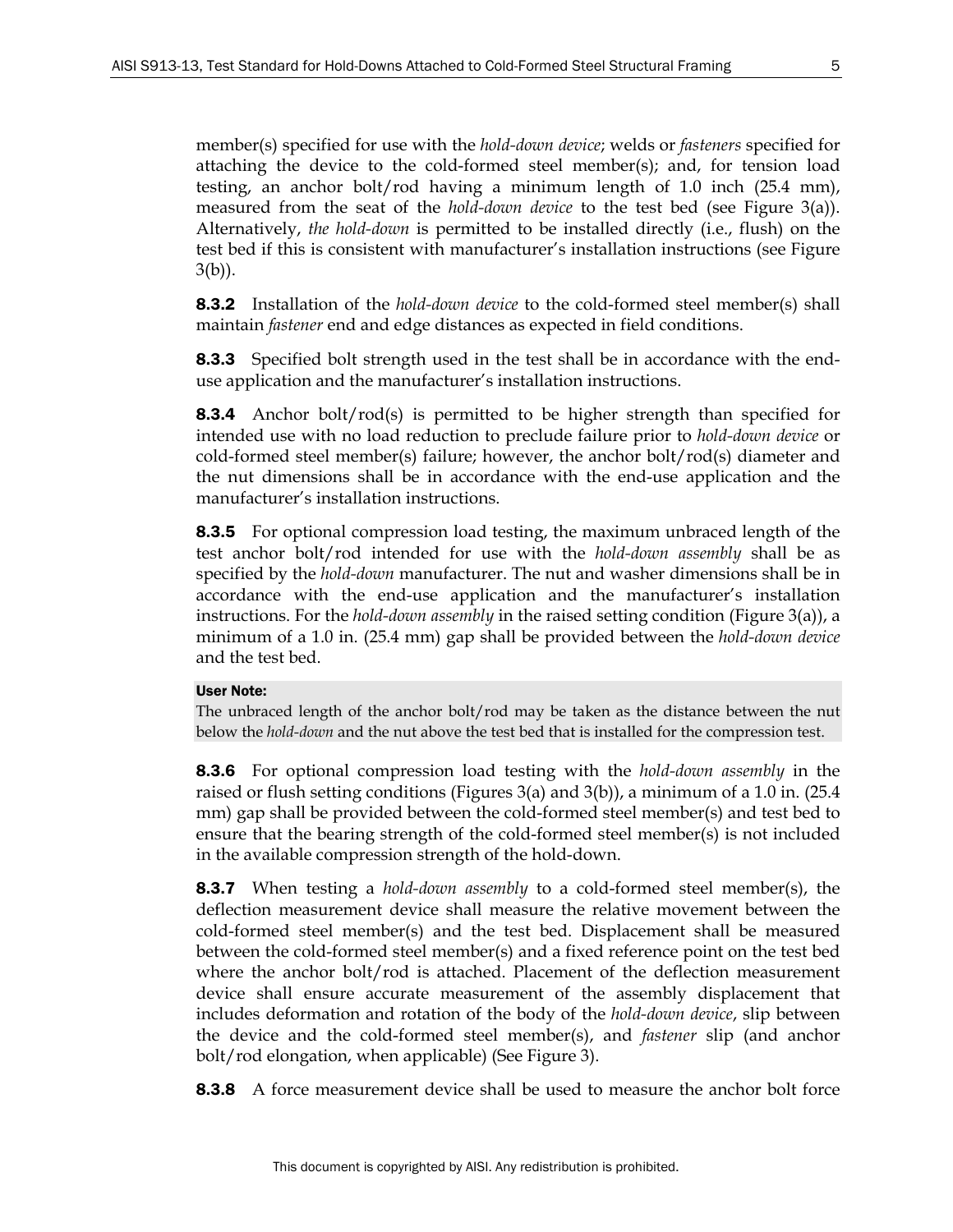when the *hold-down device* is installed directly (i.e., flush) on the test bed.

#### Commentary:

*Hold-down devices* installed directly on a rigid base, such as the test bed or a concrete foundation, are subject to prying action. Depending on the configuration of the *hold-down*, the anchor bolt force may be indeterminate.

8.3.9 Low friction material is permitted to be placed at the top and bottom of the hold-down device or cold-formed steel member(s) to resist horizontal forces that may be a result of eccentricities in the test setup.



Figure 2(a) - Tension Load Test Setup for a Single Hold-Down Device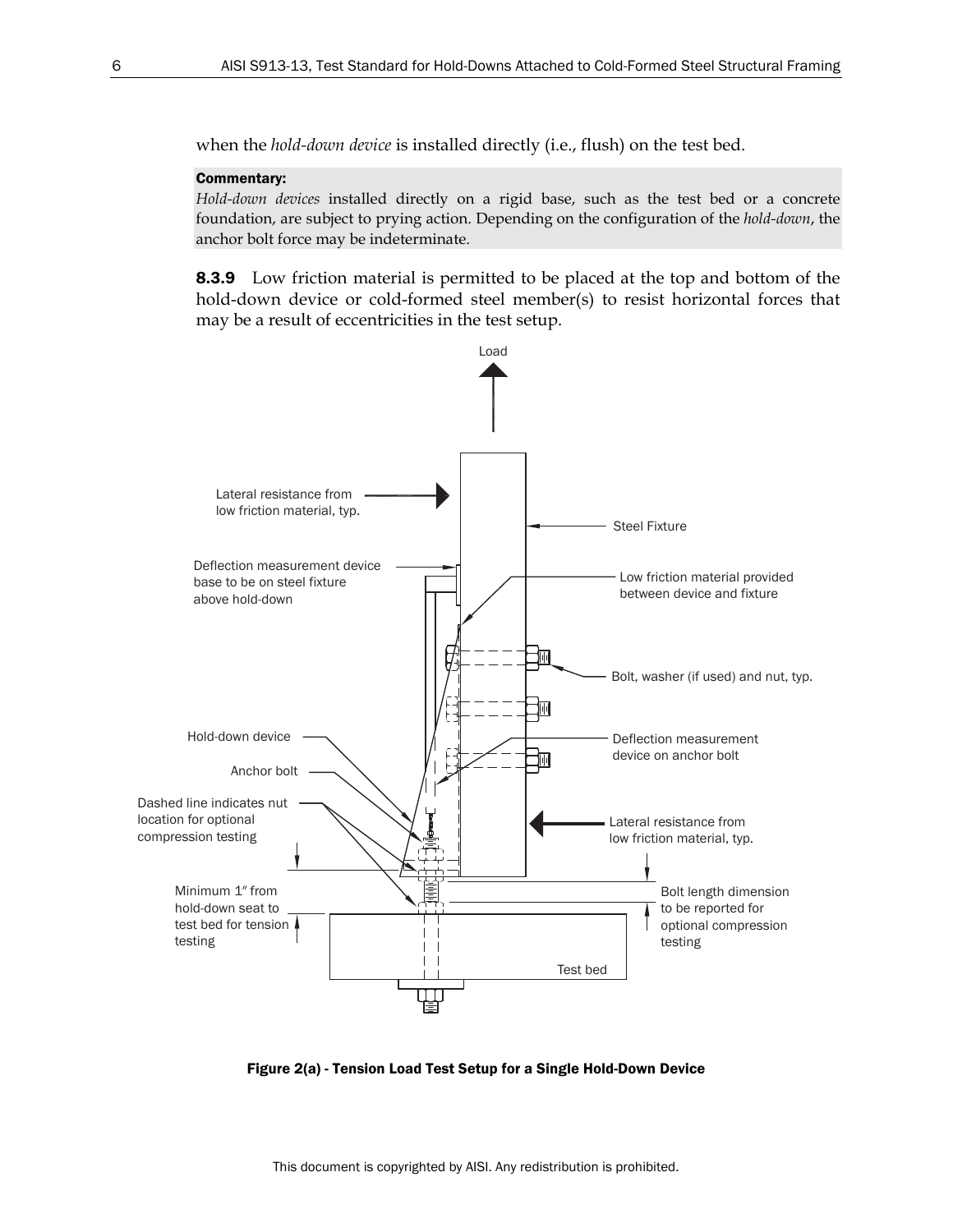

Figure 2(b) - Tension Load Test Setup for a Single Hold-Down Device Flush to Test Bed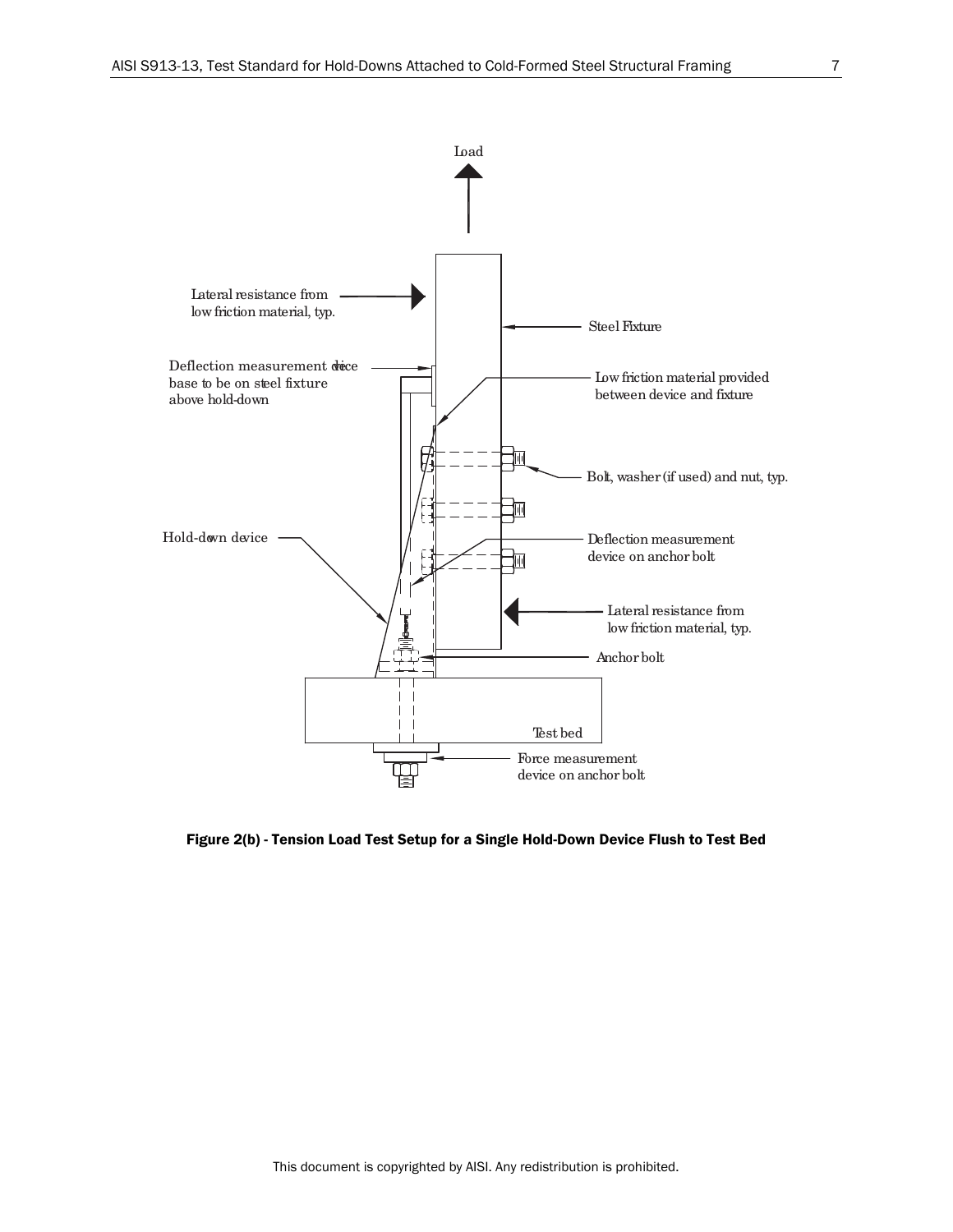

Figure 3(a) - Tension Load Test Setup for a Single Hold-Down Assembly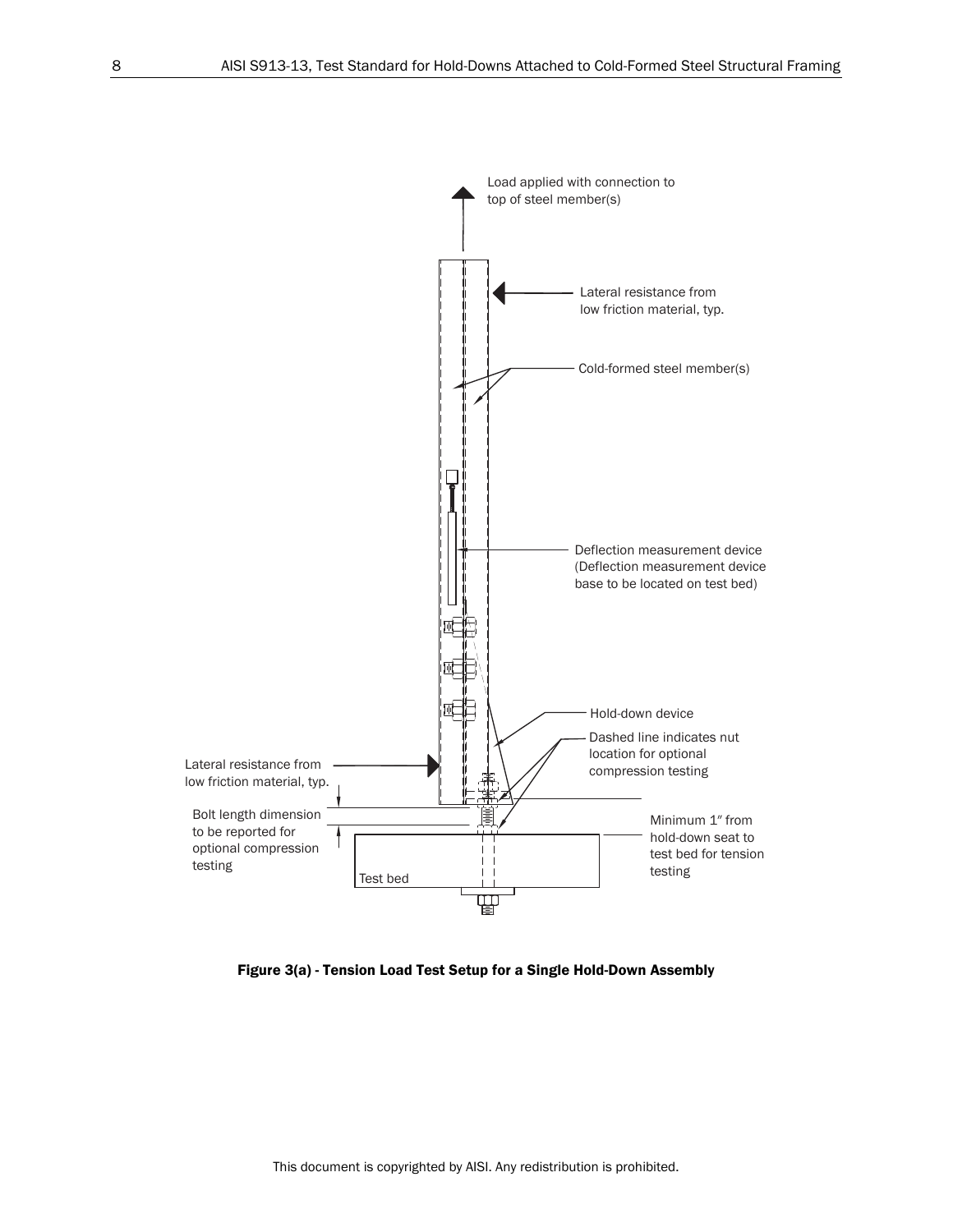

Figure 3(b) - Tension Load Test Setup for a Single Hold-Down Assembly Flush to Test Bed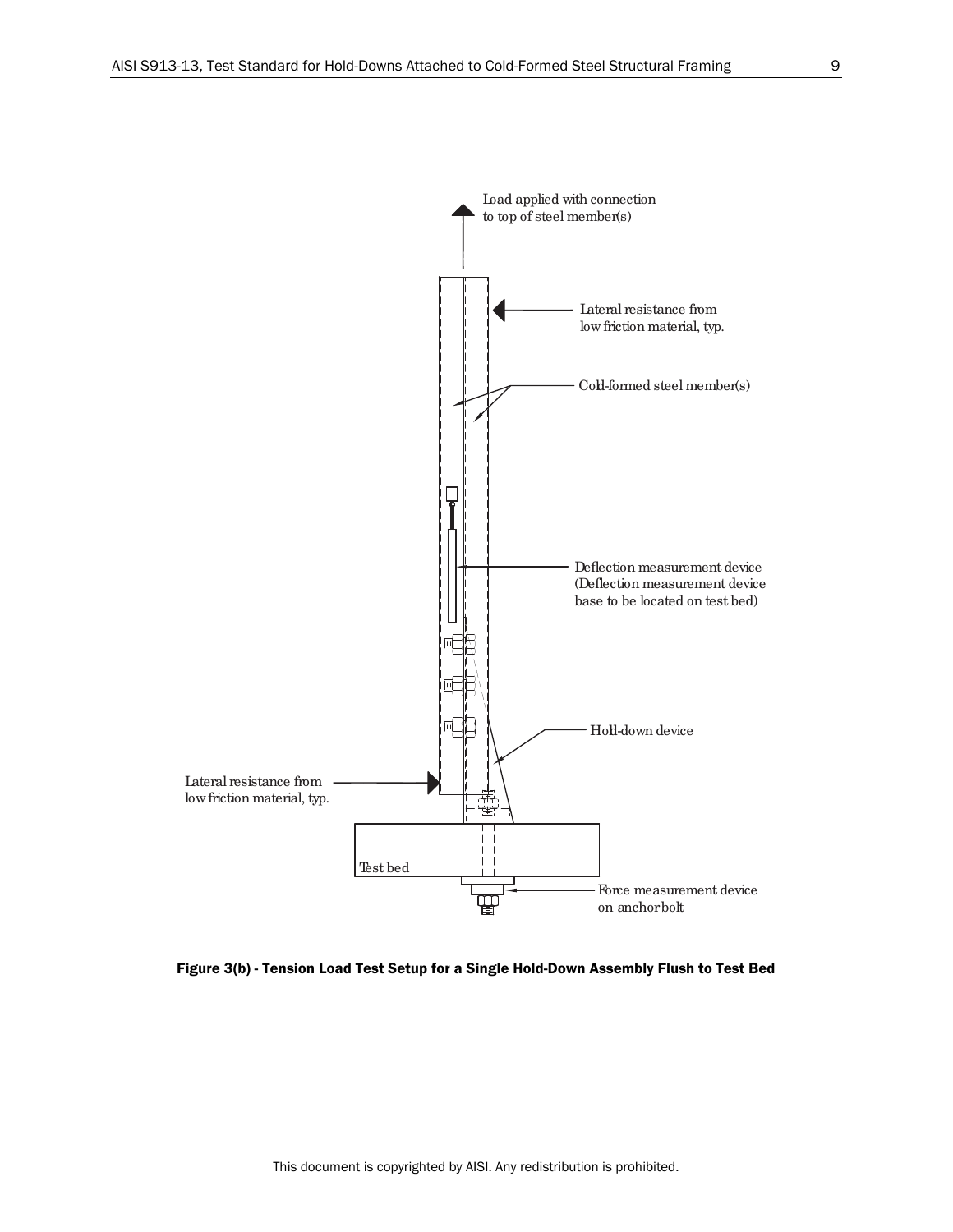## 9. Test Procedure

**9.1** An initial load, or preload, shall not be applied for tension (uplift) load or compression load (optional) testing of *hold-down devices* or *hold-down assemblies*.

## Commentary:

An initial load or preload is not representative of field conditions.

**9.2** The test load shall be applied at a uniform rate between 0.03 in. and 0.20 in. (0.8 mm and 5.1 mm) per minute until failure or maximum load. Loads shall be recorded to a precision of ±1 percent of the ultimate load during application of test loads.

**9.3** The displacements shall be recorded to the nearest 0.001 in. (0.025 mm). Deflections shall be recorded at a sufficient number of load levels to permit the establishment of a loaddeflection curve. At least eight readings shall be taken prior to reaching the deflection limit state and the tested deflection limit shall be recorded. Readings shall be taken throughout the test and not be grouped such as at the beginning, middle or end of the test.

## 9.4 Tension Load Test

9.4.1 *Hold-down devices* shall be tested such that a tension load is applied in reference to the intended application of the device where attached to a steel fixture as described in Section 8.2.

9.4.2 *Hold-down assemblies* shall be tested such that a tension load is applied in reference to the intended application of the assembly where attached to a coldformed steel member(s) as described in Section 8.3.

## 9.5 Compression Load Test

**9.5.1** Compression load testing shall be conducted where the intended use of the *hold-down device* will include resistance to compression.

9.5.2 *Hold-down devices* shall be tested such that a compression load is applied in reference to the intended application of the device where attached to a steel fixture as described in Section 8.2.

9.5.3 *Hold-down assemblies* shall be tested such that a compression load is applied in reference to the intended application of the assembly where attached to a coldformed steel member(s) as described in Section 8.3.

## 10. Data Evaluation

**10.1** The available strength (i.e., allowable strength and/or design strength [resistance]<sup>1</sup>) based on tests shall be the least value determined in accordance with Sections 10.1.1, 10.1.2 and 10.1.3, as applicable.

**10.1.1** The available strength shall be determined in accordance with the procedures described in Section F1 of AISI S100.

 $\overline{a}$ <sup>1</sup> Bracketed terms are equivalent terms that apply particularly to Limit States Design (LSD). See AISI S100 for further information.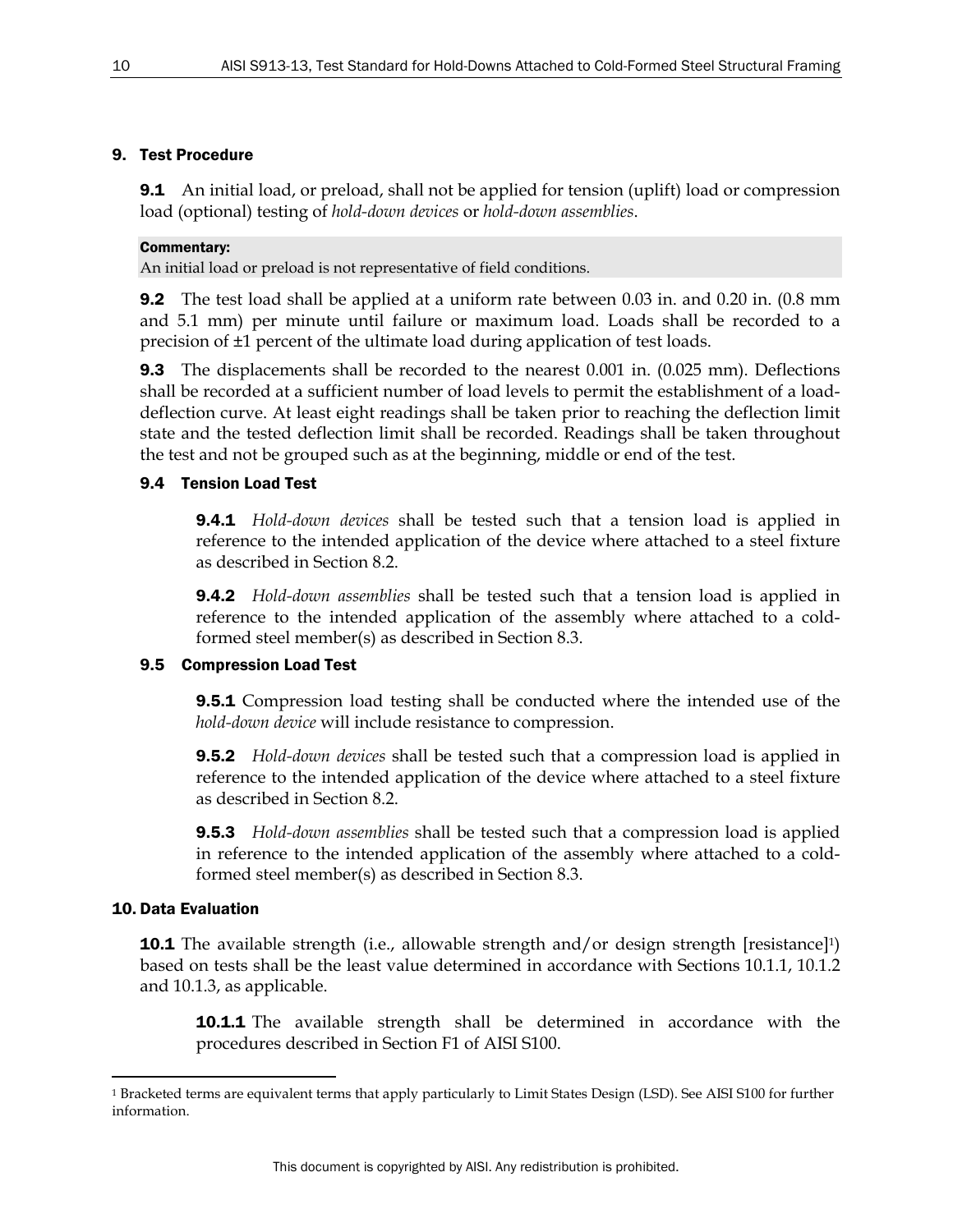#### User Note:

Table F1 of Section F1 of AISI S100 provides statistical data. When the device itself fails, then the statistical values for "Structural members not listed above" must be used to evaluate the allowable strength and/or design strength.

**10.1.2** For hold-downs used in shear walls or those that otherwise contribute to the story drift, allowable strength shall be determined by averaging the test load at the applicable deflection limit prescribed in Section 10.5 and multiplying by 0.7.

#### Commentary:

*Hold-down devices* are load rated based on the lesser of a strength limit state and a deflection limit state. The allowable strength adjustment factor of 0.7 is taken from the load combinations of ASCE 7-10, *Minimum Loads for Buildings and Other Structures*, to adjust the deflection limit state value for Allowable Strength Design (ASD). The 0.7 is the inverse of the earthquake load factor 1.4 used in "Alternative Basic Load Combinations."

10.1.3 For *hold-downs* used in shear walls or those that otherwise contribute to the story drift, design strength [resistance] shall be determined by averaging the test load at the applicable deflection limit prescribed in Section 10.5.

**10.2** No test result shall be eliminated unless a rationale for its exclusion can be given.

10.3 The *hold-down device* test using a steel fixture or the *hold-down assembly* test shall be used to determine the tested strength of the *hold-down*. The strength of the *hold-down connection* shall be the lowest of the tested strength, the strength of the cold-formed steel member to which the *hold-down* is to be attached, or the strength of the screw, bolt, and/or welded *connections* as determined from the applicable section of AISI S100. The *hold-down assembly* test shall be required to determine the strength of the *hold-down connection* where the *hold-down connection* to the cold-formed steel members is with *fasteners* other than what is recognized in AISI S100. The *hold-down assembly* test is permitted to be used to determine the tested strength of the *hold-down* in lieu of the *hold-down device* test.

10.4 The *hold-down assembly* test, in which the *hold-down* is attached to cold-formed steel members, shall be used to obtain the displacement of the *hold-down connection* inclusive of the *hold-down* displacement.

**10.5** The deflection limit for hold-downs used in shear walls or those that otherwise contribute to story drift shall be 0.185 in. (4.7 mm) for the *hold-down device* test and 0.25 in. (6.4 mm) for the *hold-down assembly* test, unless otherwise defined by the applicable building code or a design standard approved by the authority having jurisdiction.

#### Commentary:

These deflection limits are based on traditionally accepted values for the seismic design of shear walls, noting that the seismic story drift is to be checked at the strength level in accordance with ASCE 7. A 1/8-in. (3.18-mm) deflection limit for ASD was generally used for *hold-downs* attached to a steel test apparatus and this was increased to 3/16 in. (4.76 mm) to account for *fastener* slip when the *hold-down* was tested to actual studs. As it is desired to have an LRFD as well as an ASD load rating, the 1/8-in. (3.18 mm) and 3/16-in. (4.76 mm) deflection limits were increased to 0.185 in. (4.70 mm) and 0.25 in. (6.35 mm). The load at these higher deflection limits is the LRFD deflection load limit and the designer multiplies the load at these deflection values by 0.7 to determine the ASD deflection load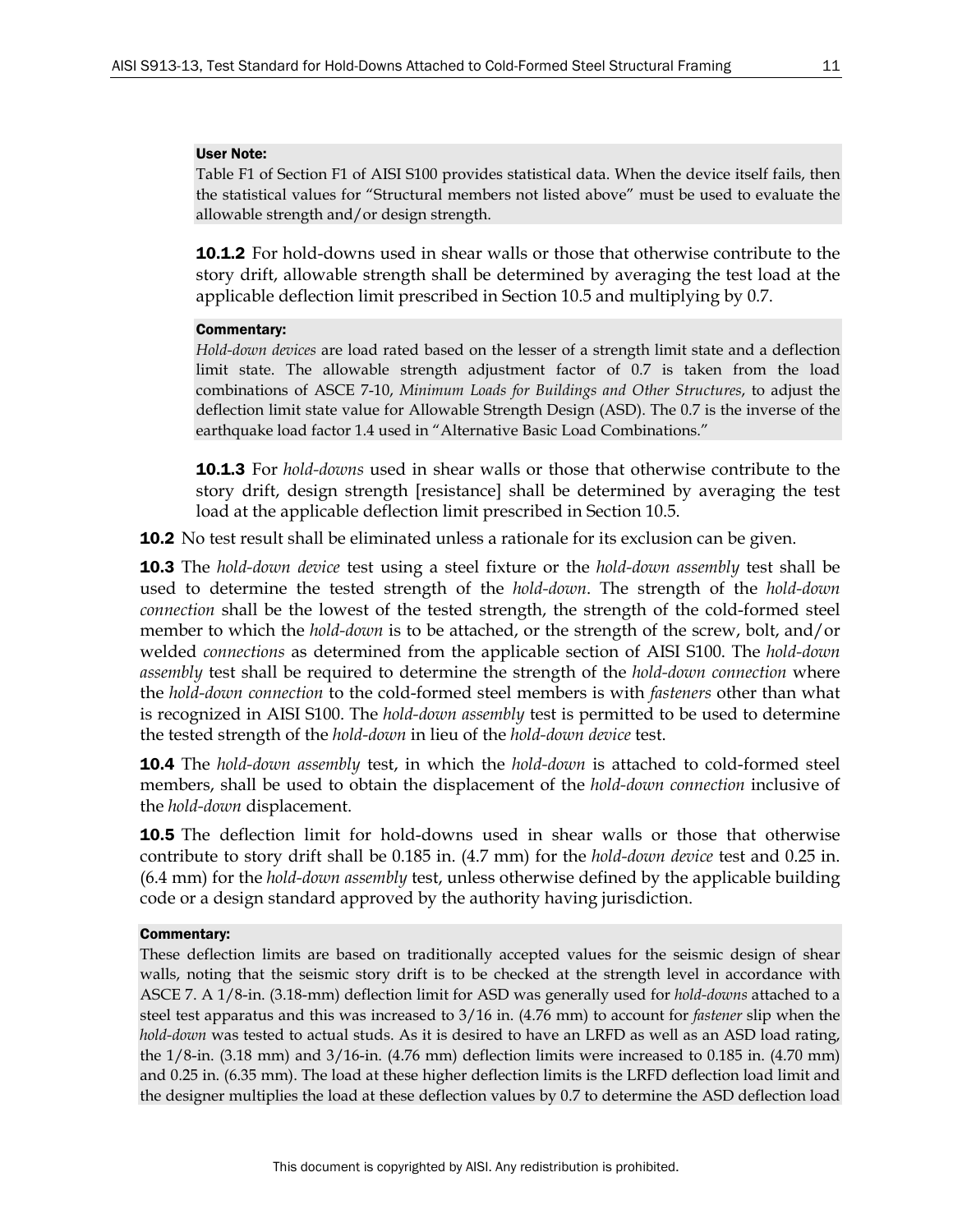limit (See Section 10.1.2). This test standard conservatively applies these limits to all load applications in order to avoid multiple load ratings for the same *hold-down*.

## 11. Test Report

**11.1** The test report shall include a description of the tested hold-down device and/or assembly and device, including a drawing that details all pertinent dimensions of the assembly and device. The description shall also include information concerning each component of the tested hold-down assembly.

11.2 The test report shall include the measured steel mechanical properties of the *hold-down device*, and cold-formed steel member(s).

**11.3** The test report shall include a description of any modifications made to the coldformed steel member(s) used in *hold-down assembly* testing.

11.4 The test report shall include a description of the bolts, screws, welds or other *fasteners*, and the anchor bolt/rod length dimension as shown in Figures 2(a), 2(b), 3(a), and 3(b).

**11.5** When testing a bolted hold-down device, it shall be reported if the bolt threads are excluded or included in the shear plane between the device and the steel fixture.

**11.6** The test report shall include a detailed drawing of the test setup, depicting location and direction of load application, location of displacement instrumentation and their point of reference, and details of any deviations from the test requirements as stipulated in Sections 6, 8, and 9. Additionally, photographs shall supplement the detailed drawings of the test setup.

**11.7** The test report shall include individual load-versus-deformation values and curves, as plotted directly or as reprinted from data acquisition systems.

**11.8** The test report shall include individual load values observed description of the nature, type and location of failure exhibited by each *hold-down assembly* or device tested; and a description of the general behavior of the test assembly or device during load application. Additionally, photographs shall supplement the description of the failure mode(s).

**11.9** The test report shall include a description of the test method and loading procedure used, as well as the rate of loading or rate of motion of the crosshead movement.